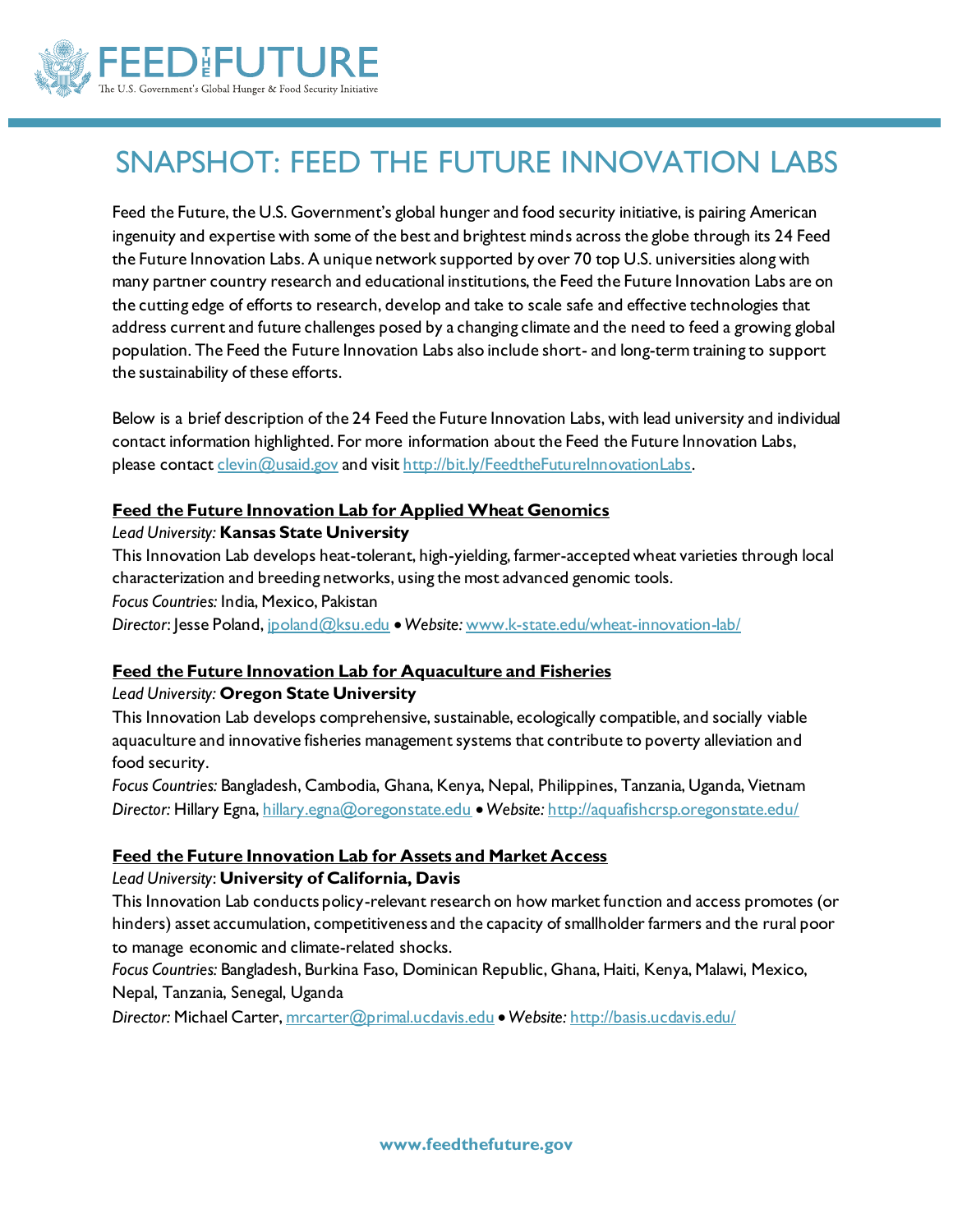#### **Feed the Future Innovation Lab for Climate-Resilient Beans**

*Lead University:* **The Pennsylvania State University**

This Innovation Lab integrates new scientific technologies with traditional breeding approaches to develop heat- and drought-tolerant, high-yielding, farmer-accepted bean varieties. *Focus Countries:* Haiti, Honduras, Malawi, Mozambique, Tanzania, Zambia *Director:* Jonathan Lynch[, jpl4@psu.edu](mailto:jpl4@psu.edu) • Website: <http://plantscience.psu.edu/research/labs/roots/projects/usaid-crb>

#### **Feed the Future Innovation Lab for Climate-Resilient Chickpea**

#### *Lead University:* **University of California, Davis**

This Innovation Lab brings drought and heat tolerance from wild chickpea relatives to elite chickpea lines used for production in Ethiopia while increasing the capacity of Ethiopian chickpea researchers in molecular breeding and variety characterization.

*Focus Countries:* Ethiopia, India, Turkey

*Director:* Doug Cook[, drcook@ucdavis.edu](mailto:drcook@ucdavis.edu) *Website:* <http://chickpealab.ucdavis.edu/>

#### **Feed the Future Innovation Lab for Climate-Resilient Cowpea**

#### *Lead University:* **University of California, Riverside**

This Innovation Lab develops and applies advanced genomic tools to cowpea breeding to increase yield, drought tolerance and fungal resistance in cowpea (or black-eyed peas), a common nutritious staple in African countries.

*Focus Countries:* Burkina Faso, Ghana, Nigeria, Senegal *Director:* Timothy Close[, timothy.close@ucr.edu](mailto:timothy.close@ucr.edu)

#### **Feed the Future Innovation Lab for Climate-Resilient Millet**

#### *Lead University:* **University of California, Davis**

This Innovation Lab is harnessing genomic and advanced molecular tools and proprietary technologies for climate resilience from U.S.-based company Arcadia Biosciences to develop heat- and droughttolerant millet varieties for smallholder farmers.

*Focus Countries:* India, Mali, Nigeria

*Director:* Eduardo Blumwald[, eblumwald@ucdavis.edu](mailto:eblumwald@ucdavis.edu)

#### **Feed the Future Innovation Lab for Climate-Resilient Sorghum**

#### *Lead University:* **University of Georgia**

This Innovation Lab is using new scientific tools to develop drought- and heat-tolerant varieties of sorghum, a staple grain in many countries, which builds climate resilience into sorghum production systems. The Lab is also exploring new approaches to production through the development of perennial sorghum.

*Focus Countries:* Ethiopia, India, Mali

*Director*: Andrew Paterson[, paterson@uga.edu](mailto:paterson@uga.edu)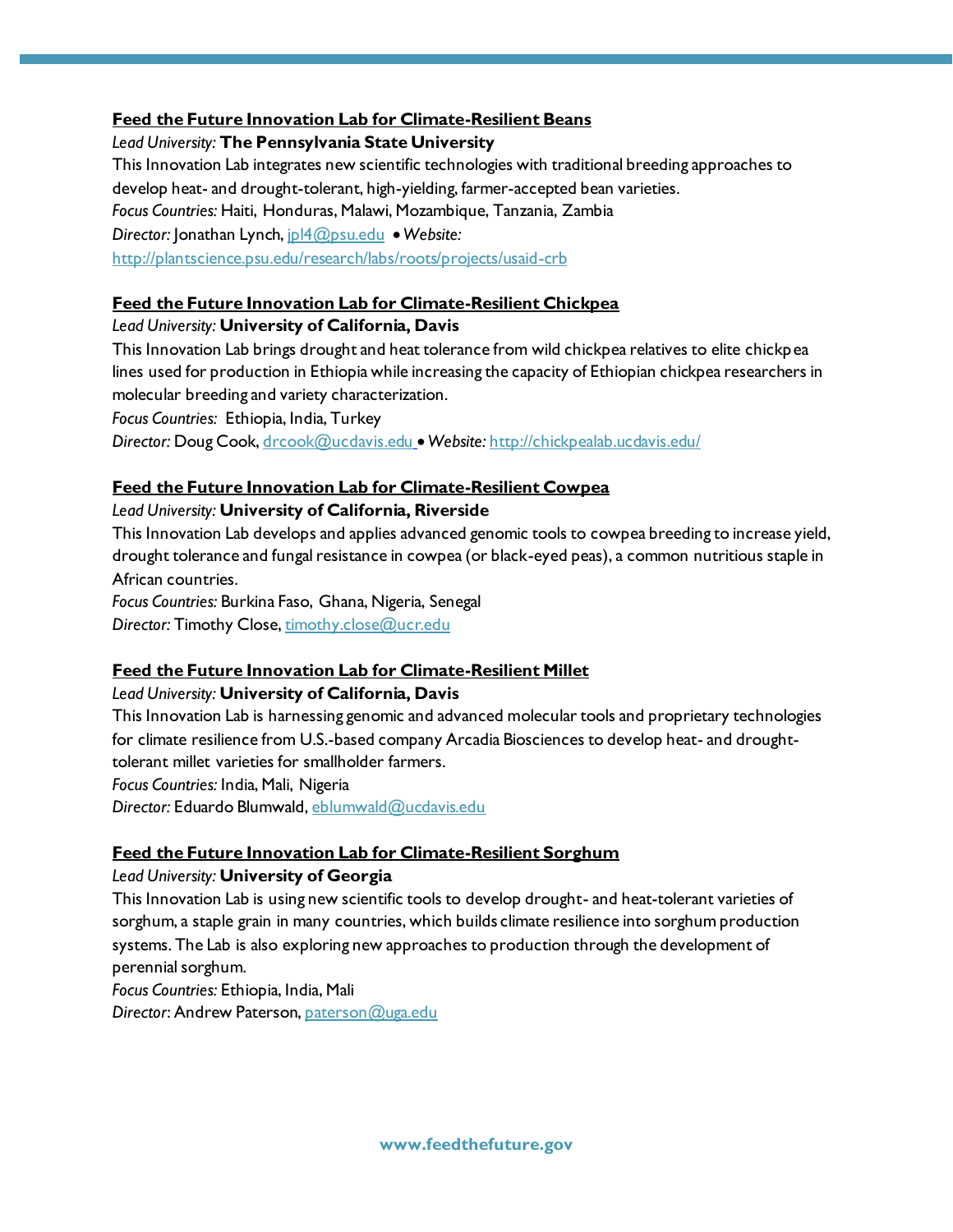## **Feed the Future Innovation Lab for Climate-Resilient Wheat**

## *Lead University:* **Washington State University**

By using conventional breeding approaches, improved breeding tools, and by leveraging genomic resources, this Innovation Lab is helping develop new wheat varieties that can withstand heat stress in the Indo-Gangetic plains.

*Focus Countries:* Bangladesh, India *Director*: Kulvinder Gill[, ksgill@wsu.edu](mailto:ksgill@wsu.edu)

# **Feed the Future Innovation Lab for Food Processing and Post-Harvest Handling**

#### *Lead University:* **Purdue University**

This Innovation Lab is working to increase access to safe and nutritious foods along the value chain by improving the drying and storage capacity of smallholder farmers and expanding market opportunities through diversified processed products that address quality in the market and nutritional needs. *Focus Countries:* Kenya, Senegal

*Director:* Betty Bugusu[, bbugusu@purdue.edu](mailto:bbugusu@purdue.edu) *Website:* h[ttps://ag.purdue.edu/ipia/fpl](https://ag.purdue.edu/ipia/fpl)

# **Feed the Future Innovation Lab for Food Security Policy**

#### *Lead University*: **Michigan State University**

This Innovation Lab is helping establish policies conducive to market-led, smallholder-focused, inclusive agricultural growth and food security by focusing on country-level research, capacity building, global research and support to donor food policy work.

*Focus Countries:* Burma, Mali, Malawi, Nigeria, Tanzania

*Director:* Mywish Maredia[, maredia@msu.edu](mailto:maredia@msu.edu) *Website:* <http://fsg.afre.msu.edu/fsp/index.htm>

#### **Feed the Future Innovation Lab for Genomics to Improve Poultry**

#### *Lead University*: **University of California, Davis**

This Innovation Lab is working to reduce limitations to chicken production by applying advanced genetics and genomic approaches to enhance innate resistance to Newcastle disease and tolerance to heat stress in chickens in places where Newcastle disease and hot climates are prevalent. *Focus Countries:* Ghana, Tanzania

*Director:* Huaijun Zhou[, hzhou@ucdavis.edu](mailto:hzhou@ucdavis.edu) *Website:* <http://gip.ucdavis.edu/>

# **Feed the Future Innovation Lab for Grain Legumes**

#### *Lead University:* **Michigan State University**

This Innovation Lab is developing improved grain legume varieties that are resistant to climatic stresses and disease and insect threats, enhancing soil and pest management practices, and boosting the nutritional and health status of women and young children by supporting improved access to grain legumes.

*Focus Countries:* Benin, Burkina Faso, Ghana, Guatemala, Haiti, Honduras, Malawi, Mozambique, Niger, Senegal, Uganda, Zambia

*Director*: Irvin Widders[, widders@anr.msu.edu](mailto:widders@anr.msu.edu) *Website:* <http://legumelab.msu.edu/>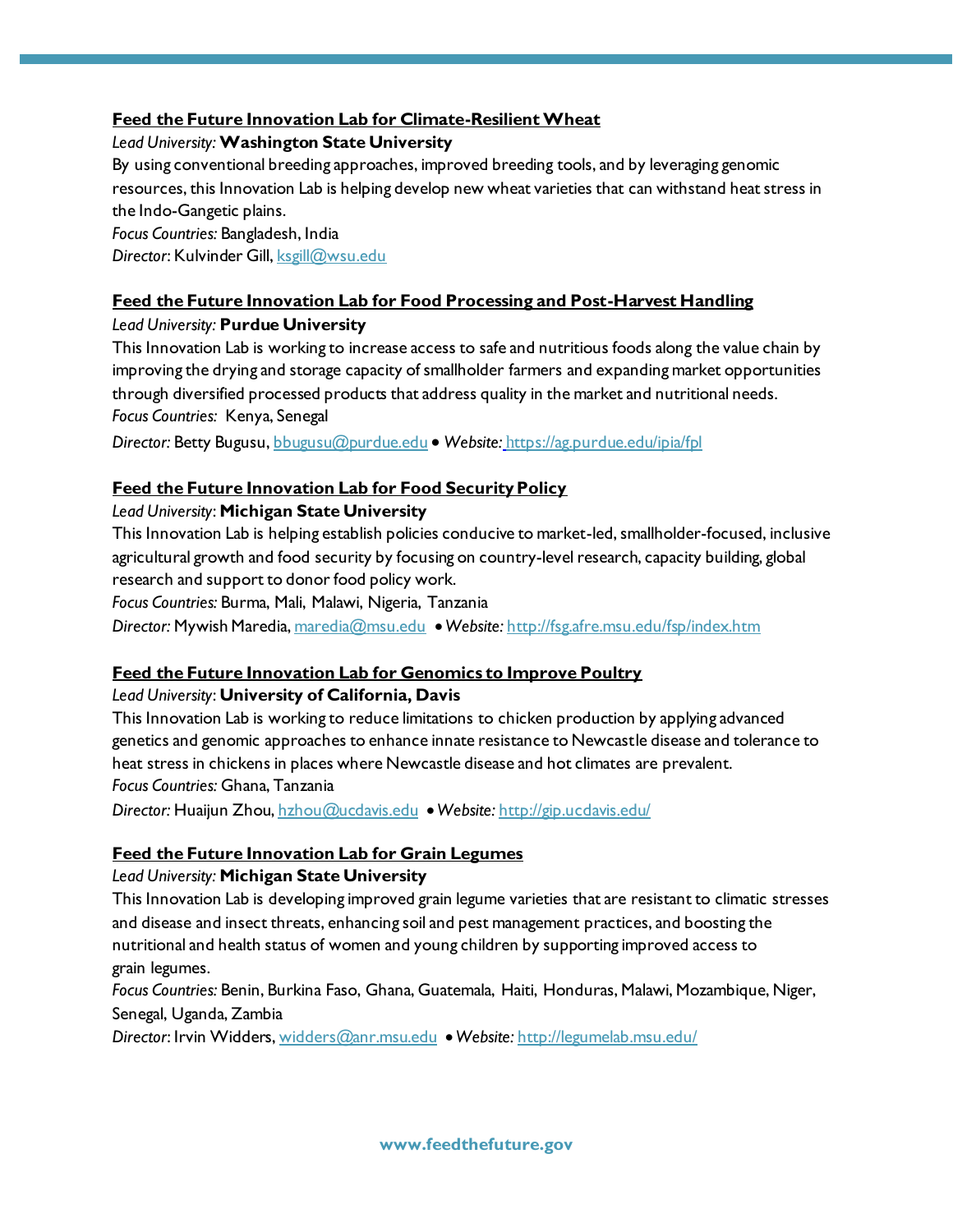## **Feed the Future Innovation Lab for Horticulture**

## *Lead University*: **University of California, Davis**

This Innovation Lab is improving smallholder farmers' abilities to grow, sell and consume nutritious, high-value fruit and vegetable crops by targeting innovative technologies including postharvest handling, increasing research capacity, improving access to information and markets, and ensuring gender equity. *Focus Countries:* Bangladesh, Cambodia, Ghana, Guatemala, Honduras, Kenya, Nepal, Rwanda, Tanzania, Uganda, Zambia

*Director:* Elizabeth Mitcham[, ejmitcham@ucdavis.edu](mailto:ejmitcham@ucdavis.edu) *Website:* <http://horticulture.ucdavis.edu/>

# **Feed the Future Innovation Lab for Integrated Pest Management**

#### *Lead University*: **Virginia Polytechnic Institute and State University**

This Innovation Lab is supporting improved, environmentally sustainable yields for smallholder farmers through the implementation of participatory, integrated pest management programs (IPM) in horticultural and grain crops using centers of excellence for dissemination of best IPM practices and scalable solutions.

*Focus Countries*: Bangladesh, Cambodia, Ethiopia, Kenya, Nepal, Tanzania, Vietnam *Director:* Rangaswamy "Muni" Muniappan, [rmuni@vt.edu](mailto:rmuni@vt.edu) *Website:* <http://www.oired.vt.edu/ipmil/>

# **Feed the Future Innovation Lab for Livestock Systems**

#### *Lead University:* **University of Florida**

This Innovation Lab is working to improve livestock systems by addressing key issues related to livestock value chains, disease management, animal source foods, and enabling policies that drive sustainable local and national agricultural productivity and combat food insecurity and undernutrition. *Focus Countries:* Burkina Faso, Cambodia, Ethiopia, Mali, Nepal, Rwanda Director: Adegbola Adesogan[, adesogan@ufl.edu](mailto:adesogan@ufl.edu) • Website: <http://blogs.ifas.ufl.edu/livestocksystems>

#### **Feed the Future Innovation Lab for Nutrition**

#### *Lead University*: **Tufts University**

This Innovation Lab is identifying ways that policy and program interventions, particularly those that involve agriculture, can most effectively achieve large-scale improvements for maternal and child nutrition.

*Focus Countries:* Bangladesh, Egypt, Malawi, Nepal, Uganda

*Director:* Patrick Webb[, patrick.webb@tufts.edu](mailto:patrick.webb@tufts.edu) *Website:* <http://www.nutritioninnovationlab.org/>

# **Feed the Future Innovation Lab for Peanut Productivity and Mycotoxin Control**

*Lead University*: **University of Georgia**

This Innovation Lab is contributing to increased productivity and profitability of peanut production and improving food safety by mitigating the negative impacts of contamination of peanut and other crops from toxins produced by soil-borne fungal pathogens (known as "mycotoxins").

*Focus Countries:* Burkina Faso, Ghana, Haiti, Malawi, Mozambique, Niger, Senegal, Zambia *Director*: Dave Hoisington[, davehois@uga.edu](mailto:davehois@uga.edu) *Website:* <http://pmil.caes.uga.edu/>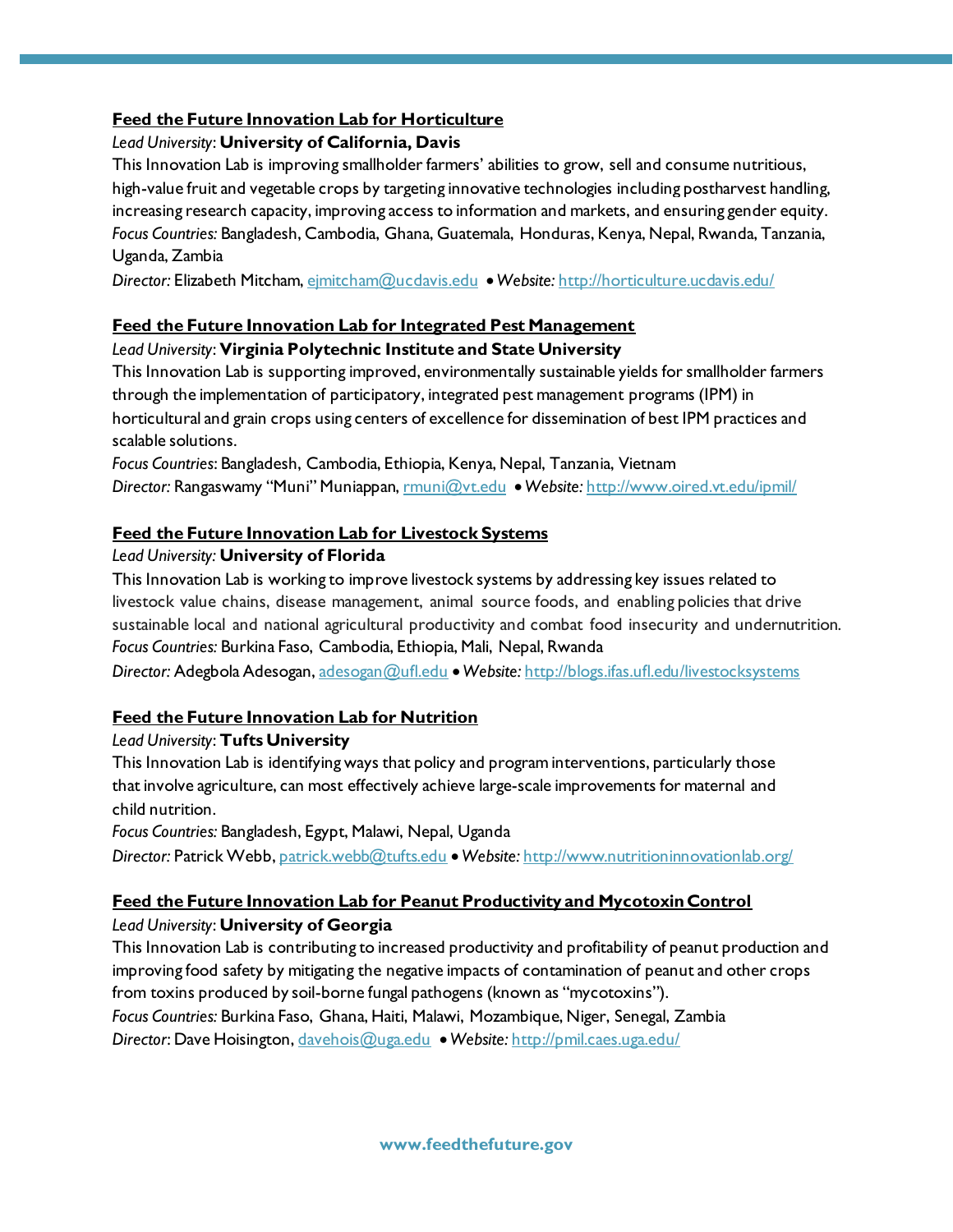# **Feed the Future Innovation Lab for the Reduction of Post-Harvest Loss**

# *Lead University*: **Kansas State University**

This Innovation Lab is working to reduce post-harvest loss and food waste of durable staple crops (grains, oilseeds, legumes, root crops and seeds) and related processed products by enabling smallholder farmers, cooperatives, agribusinesses, NGOs and other stakeholder partners improve moisture measurement, drying and storage techniques, insect and mycotoxin prevention, and market-based value chain access.

*Focus Countries:* Bangladesh, Ethiopia, Ghana, Guatemala *Director:* Jagger Harvey jjharvey@ksu.edu *Website:* <http://www.k-state.edu/phl/>

#### **Feed the Future Innovation Lab for Rift Valley Fever Control in Agriculture**

#### *Lead University*: **University of Texas, El Paso**

To help boost livestock productivity, this Innovation Lab is developing a vaccine against Rift Valley Fever, a highly infectious and deadly cattle disease, fine-tuning a novel, needle-free injection device to deliver the vaccine. The Innovation Lab is also designing a diagnostic test to help people differentiate between infected and vaccinated animals—information that is critical for exports and trade. *Focus Country:* Tanzania

*Director:* George Bettinger, [gebettinger@utep.edu](mailto:gebettinger@utep.edu) Website: <http://research.utep.edu/Default.aspx?alias=research.utep.edu/riftvalleyfeverinnovationlab>

#### **Feed the Future Innovation Lab for Small-Scale Irrigation**

*Lead University:* **Texas A&M University**

This Innovation Lab is identifying promising small-scale irrigation technologies, practices and strategies at the farm level that can improve agricultural productivity and reduce farmer risk during the dry season. *Focus Countries:* Ethiopia, Ghana, Tanzania

*Director:* Neville Clarke[, n-clarke@tamu.edu](mailto:n-clarke@tamu.edu) *Website:* <http://ilssi.tamu.edu/>

#### **Feed the Future Innovation Lab for Sorghum and Millet**

*Lead University*: **Kansas State University**

This Innovation Lab is advancing biophysical and social sciences that contribute technologies and knowledge toward the enhancement of adaptation, resilience and profitability of sorghum- and milletbased production systems and value chains.

*Focus Countries:* Ethiopia, Niger, Senegal

*Director:* Timothy Dalton[, tdalton@ksu.edu](mailto:tdalton@ksu.edu) *Website:* <http://www.k-state.edu/smil/>

#### **Feed the Future Innovation Lab for Soybean Value Chain Research**

#### *Lead University:* **University of Illinois**

This Innovation Lab is contributing to increased productivity of smallholder soy farmers by advancing improved varieties, supporting local best production practices, enhancing processing technologies, and promoting development of the soy value chain.

*Focus Countries:* Ethiopia, Ghana, Malawi, Mozambique, Zambia

*Director:* Peter Goldsmith[, pgoldsmi@illinois.edu](mailto:pgoldsmi@illinois.edu) *Website:* <http://soybeaninnovationlab.illinois.edu/>